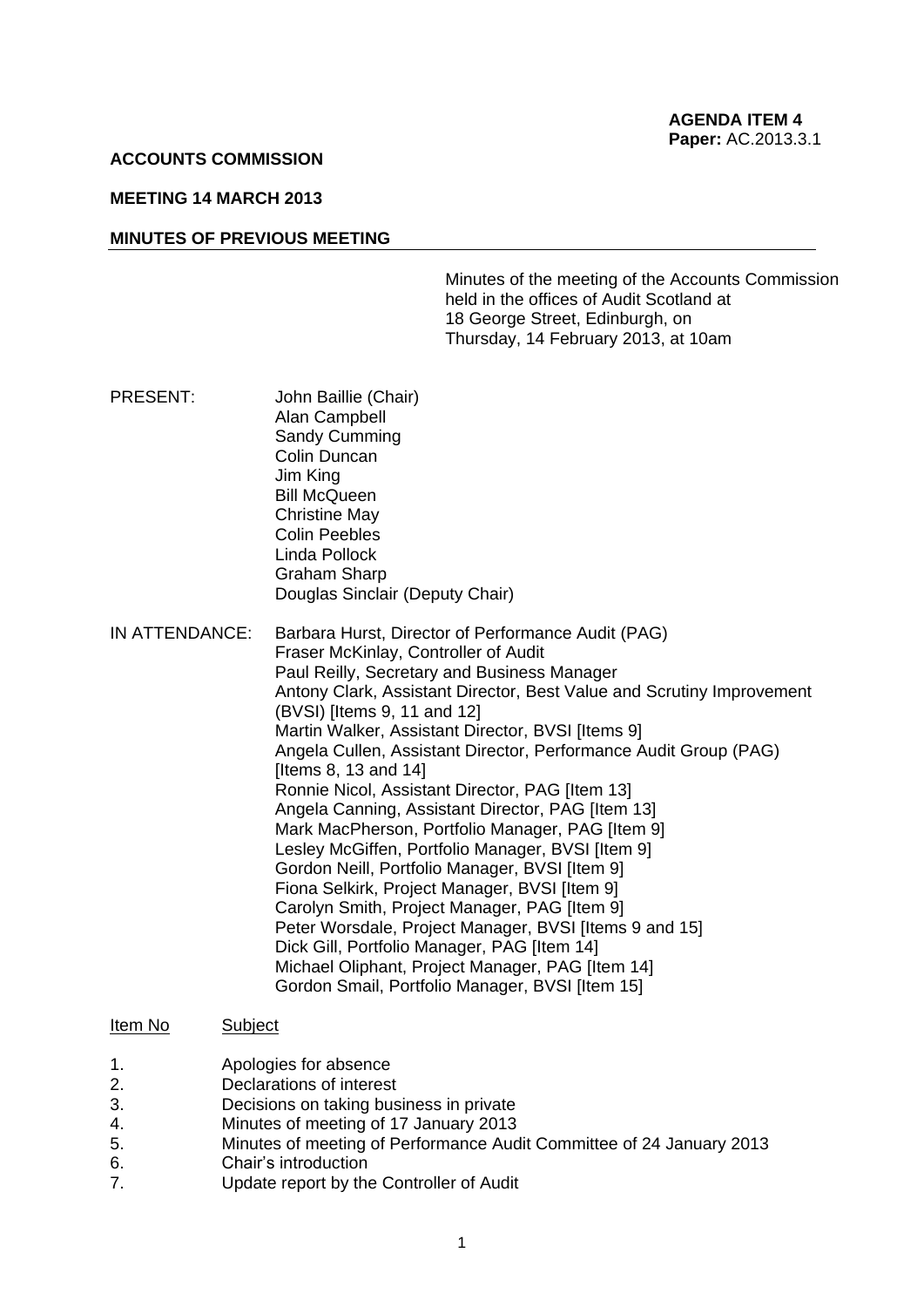- 8. Improving engagement and reinforcing messages in Accounts Commission reports
- 9. Audits of Community Planning
- 10. Any other business
- 11. Audits of Community Planning
- 12. Improving Community Planning in Scotland key messages
- 13. The Performance Audit Programme 2013/14
- 14. Performance audit Major capital investment in councils
- 15. Local government in Scotland 2013
- 1. Apologies for absence

Apologies for absence from Michael Ash were noted.

2. Declarations of interest

The following declarations of interest were made:

- Alan Campbell, in item 9, as a former member of various regional partnerships in Aberdeenshire, and item 13, as a former employee of Aberdeenshire Council.
- Christine May, in item 15, as a member of Fife Cultural Trust.

# 3. Decisions on taking business in private

It was proposed that items 11 to 15 should be taken in private as they contained draft reports and confidential issues.

4. Minutes of meeting of 17 January 2013

The minutes of the meeting of 17 January 2013 were submitted and approved, subject to noting that Colin Duncan should be removed from the list of those present.

# 5. Minutes of the Performance Audit Committee meeting of 24 January 2013

The minutes of the Performance Audit Committee meeting of 24 January 2013 were submitted and approved.

6. Chair's introduction

The Chair reported that:

- On 24 January, he attended meetings of Audit Scotland's Audit Committee and Board.
- Also on 24 January, he, along with Douglas Sinclair and Bill McQueen, attended a meeting of the Community Planning Partnership Audit Steering Group.
- On 7 February 2013, he chaired a meeting of the Strategic Scrutiny Group, also attended by Douglas Sinclair and Bill McQueen.
- Also on 7 February, he and Douglas Sinclair met Kevin Stewart MSP, Convener of the Local Government and Regeneration Committee of the Scottish Parliament.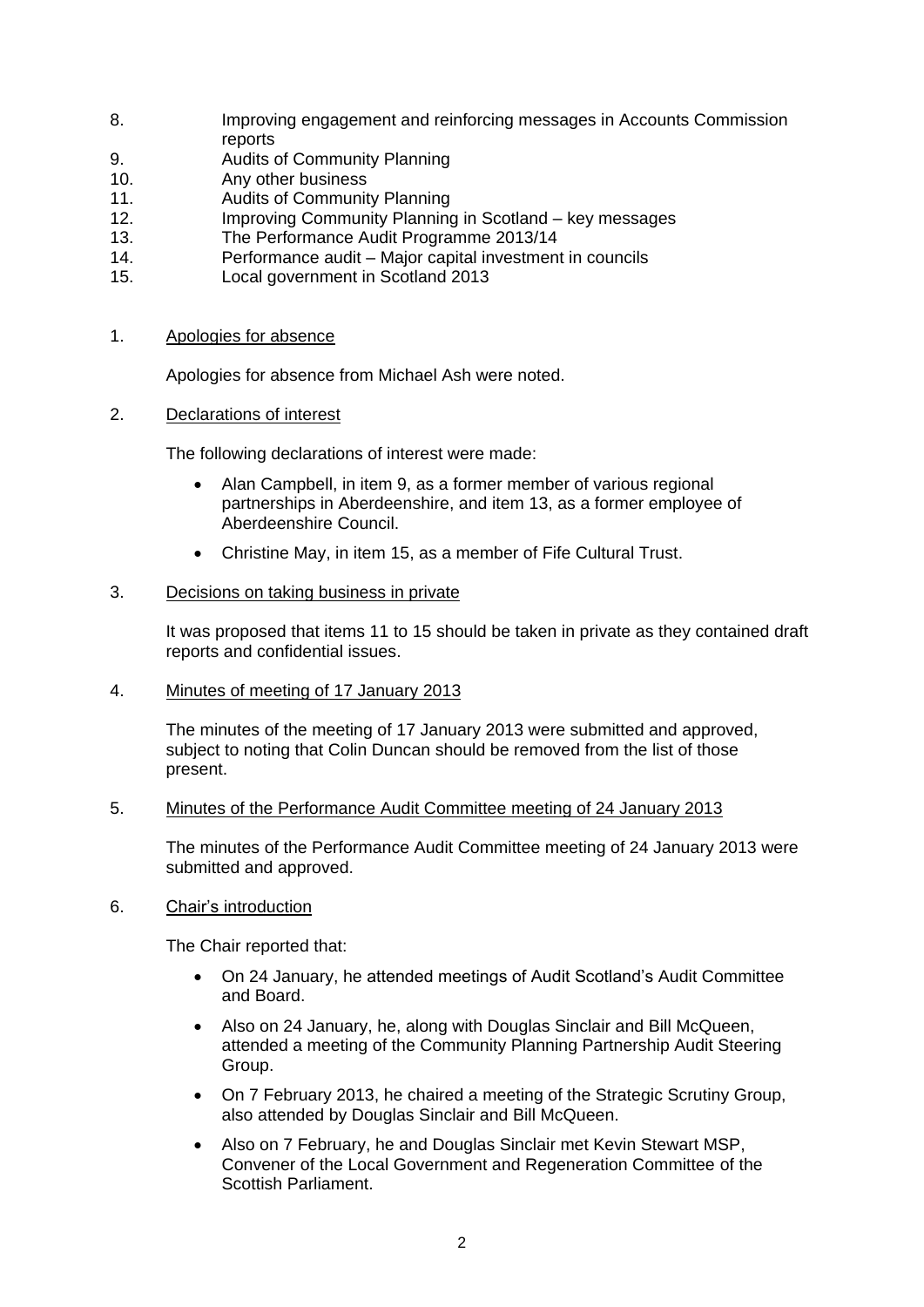# 7. Update report by the Controller of Audit

The Commission considered a report by the Controller of Audit providing an update on significant recent activity in relation to the audit of local government.

During discussion the Commission noted advice from the Chair that he would shortly be meeting Kenneth Hogg, Director of Local Government and the Third Sector at the Scottish Government.

Thereafter the Commission agreed to note the report.

### 8. Improving engagement and reinforcing messages in Accounts Commission reports

The Commission considered a joint report by the Director of Performance Audit and Controller of Audit setting out proposals to improve how to engage with stakeholders about findings and recommendations in reports and reinforcing messages to encourage improvement.

During discussion the Commission agreed:

- The package of proposals as set out in the report, on the basis of priority being given to activities around advocacy, reinforcing messages and engaging with key local government stakeholders.
- That advocacy activities also go beyond local government stakeholders as appropriate, for example the third and private sectors.
- Accordingly, that as a working principle, the use of other activities set out in the report be applied selectively to each performance audit report.
- That the Director further consider how to better exploit new social media in promoting reports.

*Actions: Director of Performance Audit*

 To note the Commission at its annual strategy seminar would further consider issues around promotion, marketing and impact.

### 9. Audits of Community Planning

The Commission considered a report by the Secretary and Business Manager asking that it consider the reports of the three early audits of community planning in Aberdeen, North Ayrshire and Scottish Borders, produced by Audit Scotland for the Commission and the Auditor General for Scotland.

During discussion, the Commission sought clarification and further explanation from the Controller of Audit on a number of points in the audit reports.

Following discussion, the Commission agreed to note the reports and to consider in private how it wished to proceed.

## 10. Any other business

The Commission noted that there was no other business to be considered.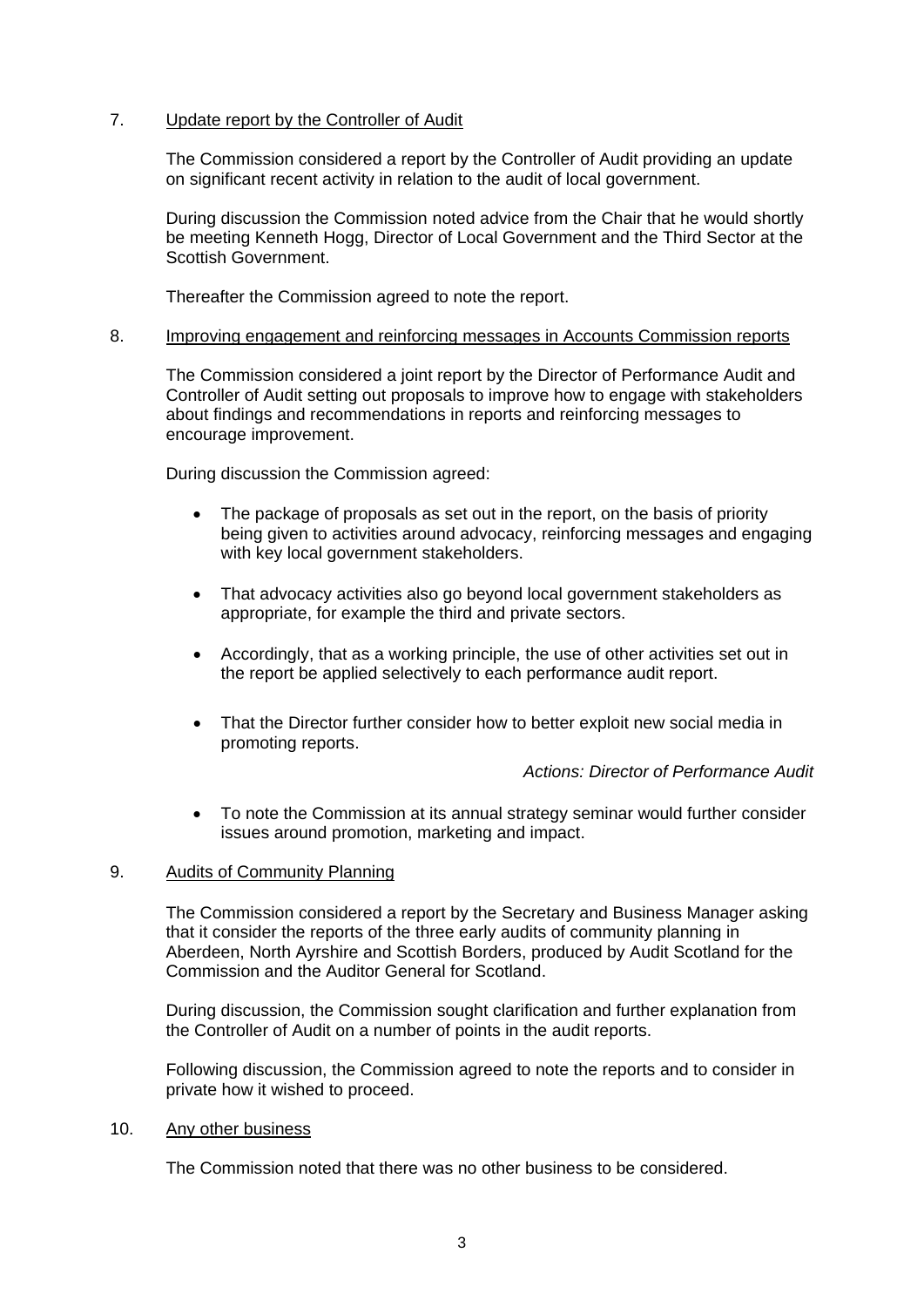# 11. Audits of Community Planning [in private]

The Commission agreed that this item be held in private to allow it to consider actions in relation to the reports on the three early audits of community planning.

Following discussion, the Commission agreed to make findings in conjunction with the Auditor General for Scotland, to be published in early course.

The Chair thanked the audit teams for their work.

#### 12. Improving Community Planning in Scotland – key messages [in private]

The Commission agreed that this item be held in private to allow it to consider a draft report.

The Commission considered a report by the Controller of Audit seeking approval of a draft report - produced jointly with the Auditor General for Scotland – setting out key messages around how community planning can be improved, drawing upon the three early community planning audits and previous wider work on community planning.

Following discussion, the Commission agreed to approve the draft report, subject to the report team considering a number of points raised in discussion.

The Chair thanked the report team for its work.

#### 13. The Performance Audit programme 2013/14 [in private]

The Commission agreed that this item be held in private to allow it to discuss confidential issues.

The Commission considered a report by the Director of Performance Audit setting out proposals for additions to the performance audit programme for 2013/14.

Following discussion, the Commission agreed:

- To add the following areas to the programme for 2013/14:
	- **Education spend and attainment**
	- **Procurement in local government**

*Action: Director of Performance Audit*

 That option appraisal be part of the *How councils work* series, and that the Controller of Audit report further details in this regard to the Performance Audit Committee.

*Action: Controller of Audit*

 That the Director prepare a paper on wider discussion of the programme beyond 2013/14.

*Action: Director of Performance Audit*

 To note advice from the Director that a follow-up report on the *Commissioning social care* report, published on 1 March 2012, would be reported to a future meeting.